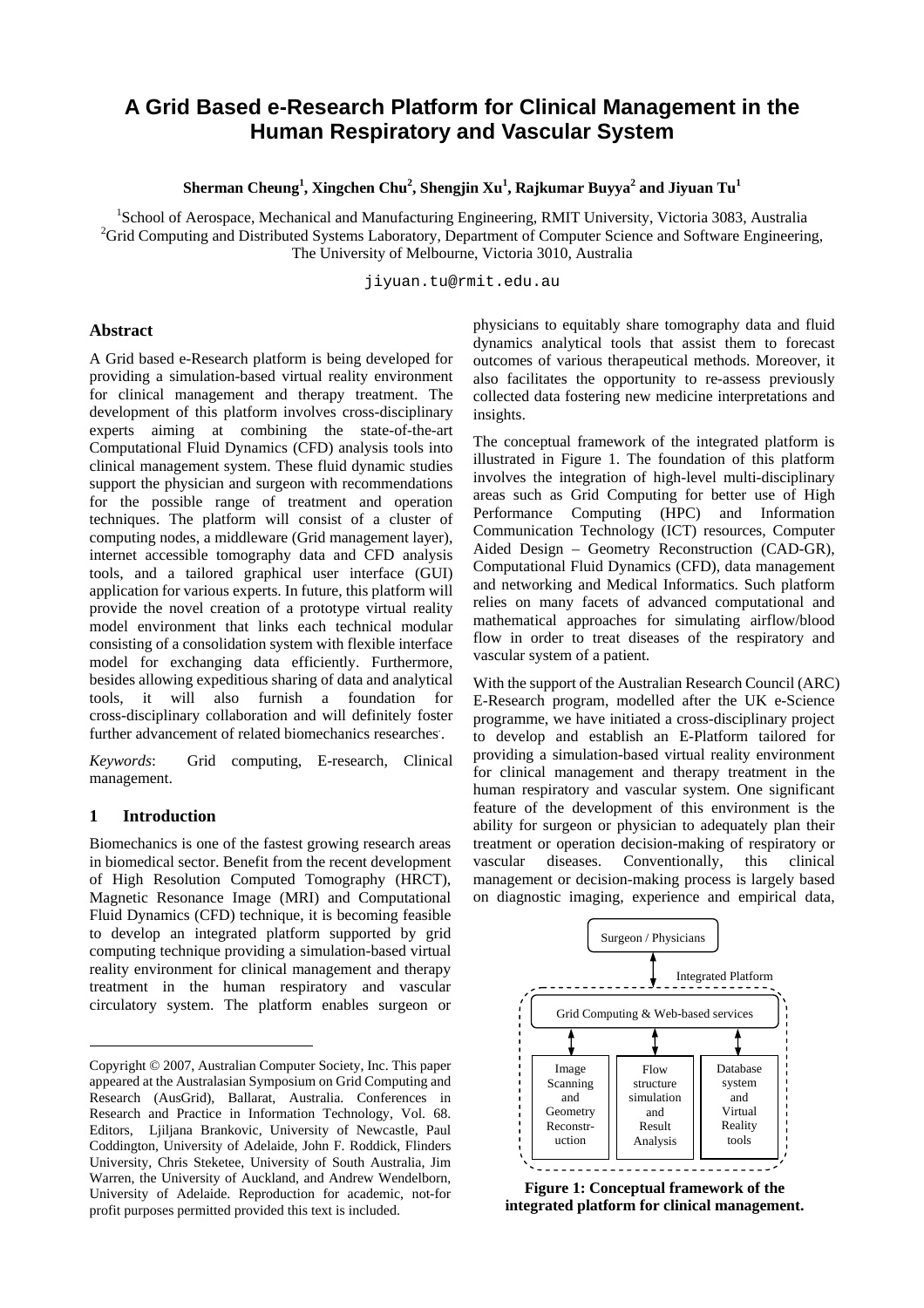which are insufficient to predict the outcome of a given treatment for an individual patient because of the multitude of therapeutic or operational choices. The E-Platform can be used to support the physician and surgeon with recommendations from a set of possible treatment and operation techniques in particular from the point of view of flow analysis using state-of-the-art CFD techniques. This can provide the surgeon or physician an effective tool for the diagnosis and treatment of diseases of the respiratory and vascular system and a new paradigm for the surgery planning, which can, in a long term, make medical procedures more predictive in the future.

# **2 Integrated platform – Advancement in Clinical Management**

Owing to the significant advancements in computer technologies, a full-scaled model can be constructed integrating the various functional biological elements, e.g. the nasal, oral, laryngeal and generations of the bifurcation for the human respiratory airway system through state-of-the-art fine resolution imagining methodologies. A significant advantage of this human model is that the differences in airway morphology and ventilation parameters that exist between healthy and diseased airways, and other factors, can be accommodated. The physical model will allow numerical modellers to perform extensive numerical studies to probe significant insights to the flow characteristics within the complex airway passages (or vascular branches) and better understanding of any important phenomena associated with the fluid flow. Clinical management could benefit from the state-of-the-art CFD simulations that would provide unprecedented diagnostic information for the specific geometry of patient as determined by imaging. Since differences in airway/vascular morphology and parameters

exist between healthy and diseased parts, even between adults and children, man and women, experimental evaluation of each specific type of geometry or factor cannot be undertaken as a practical measure; computational models need therefore to be sensibly employed. Through these computational models, the premise of better monitoring of diseases and dissecting information for clinical diagnosis and therapy for new methods of treatment can be realised. Also, the course of treatment directed specifically to the cause of sickness can be selected without a multitude of physical examinations. More importantly, the success or failure of interventional therapies that rely on altering the dynamics of flow within the respiratory system and vascular circulatory system is determined remotely without any physical tests or intrusions on the human body.

Preliminary successes, as demonstrated in coming sections, have been achieved in adopting the integrated approach to study the human respiratory and vascular circulatory systems. Nevertheless, we are confronted with a number of major difficulties whilst employing this approach. The human respiratory and vascular circulatory systems are by nature extremely complex. One difficulty for the construction of the CFD model is the attempt to resolve all the associated geometrical intricacies within the systems. The imaging process constitutes the tracking of large amount of data in mimicking all these complexities inherent within the geometrical structures. During the process of handling of these data, it had been found that not all the available data obtained from the imaging process can be directly and readily used to generate the appropriate CFD mesh but rather it requires laborious manipulation, which is intensely time-consuming. During the pre-processing stage, an optimal mesh for the CFD model is generally unattainable and therefore leads to huge usage of computational resources takes large



**Figure 2: Architecture of grid computing facilities for the E-Platform.**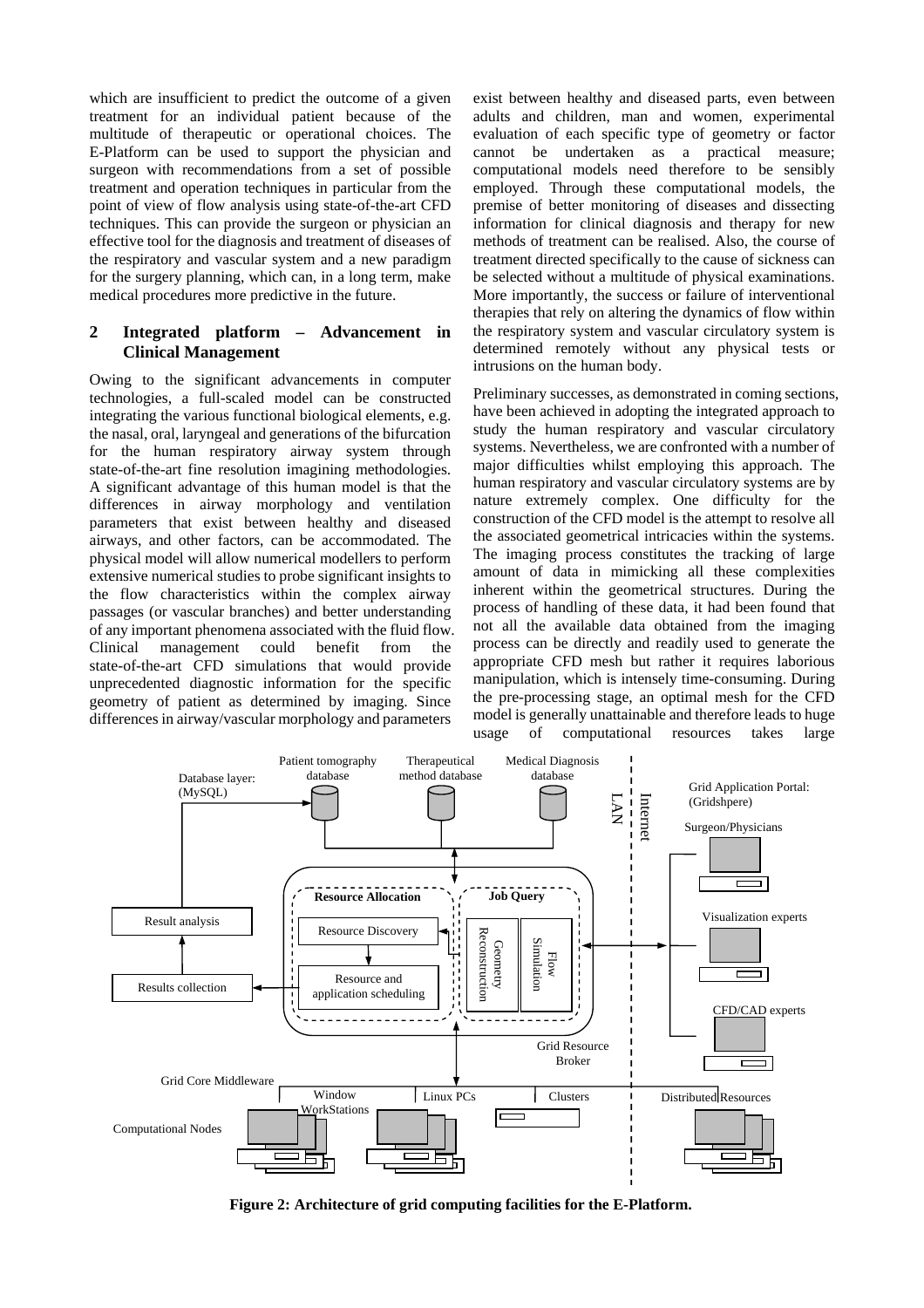computational time. Owing to the large computations, the post-processing of the CFD data may also be a very resource-intensive process. The visualisation and technical interpretation of the fluid dynamics behaviour during the post-processing stage to be easily understood for recommended medical diagnosis remains the greatest challenge and presents the missing link for information-sharing between the highly-skilled people that performed the CFD calculations and medical practitioners.

# **3 Methodology**

For spaning the gap between CAD/CFD, Visualization and Medical expertise, a better acceleration solution algorithm, more efficient numerical and data-transfer technique, highly robust CFD model to better capture the flow characteristics within the human respiratory and vascular circulatory systems should be developed and consolidated into a single efficient clinical management platform.

The development of such complex platform requires successful integration of a range of computational systems (such as intelligent database analysis system, CAD/CFD and HPC system, virtual reality system) into a coherent Knowledge-based Interpretation and Recommendation (KIR) system that demands intensive involvement of a wide range of expertise. The development of the E-Platform has been strategically assembled multi-disciplinary developers and users; including experts from Engineering, Mathematics, Computer Science, Biological, Medical and Health Sciences, and Clinical Surgeon/Physicians. Within the platform, large volume of HRCT/MRI standardized tomography data are firstly stored and managed into image databases within the platform. Supported by the computational power and networking technology of the Grid computing, geometrical reconstruction procedures and CFD simulations are then performed for each patient's tomography images to generate an anatomically realistic 3D models and analyse the complex fluid dynamics in a patient-specific manner. The aforementioned data access and computational procedures will be supported and managed through seamless Grid computing facilities which are capable of running on multiple operating systems including Solaris/UNIX, Mac OS-X and Window 2000/XP proposed by Buyya and co-workers (Buyya and Venugpoal, 2004; Buyya et al., 2004).

The analysed simulation results obtained from CFD simulations will then be stored into the originating patient-specific database allowing surgeon/physicians remotely access the data from anywhere on the Internet for medical diagnosis. The E-Platform should therefore consist of a cluster of computing nodes, a middleware (Grid management layer), internet accessible tomography data and CFD analysis tools, and a tailored graphical user interface (GUI) application for users (the KIR system). Architecture of such E-Platform driven by grid computing infrastructure is shown in Figure 2.



**Figure 3: Fundamental Database model.** 

## **3.1 Data Persistence Mechanism**

To handle large volume of HRCT/MRI standardized tomography data with our system which is built based on Java techniques, the approach to design and implement the data persistence is very important to the whole system affecting the both performance and complexity. Object/Relational Mapping solution such as Hibernate appears an excellent approach to deal with data persistence. It represents the relational table in the database as an object view to the developer, which is much easier to program using Java language. By adopting Hibernate to develop the data persistence logic, it significantly reduces the potential errors and code redundancy. Furthermore, if necessary in future development, we can easily change the underlying database and generate tables by simply modifying the XML configuration file.

Figure 3 illustrates the basic model employed for representing the underlying database tables. Individual XML meta file is adopted to describe the schema information for each table and one java object representation accordingly. With the Object-Oriented approach, developers / programmers only need to manage the Java object created for each table rather than parsing the table columns directly via the SQL queries.

## **3.2 Grid Resource Broker**

In the geometry reconstruction procedures and CFD simulations, as discussed in the coming sections, it demands intensively computational power and resources. The platform should therefore be able to distribute computing operations/jobs dynamically to the remote Grid resources such as clusters or servers. A user-level middleware is also required to handle the complicated tasks including job composition, use QoS (Quality of Service) requirements, scheduling and monitoring is very important. We have planned to utilize Gridbus Broker (Nadiminti et al., 2005), which is an economic based resource broker supporting heterogeneous resources such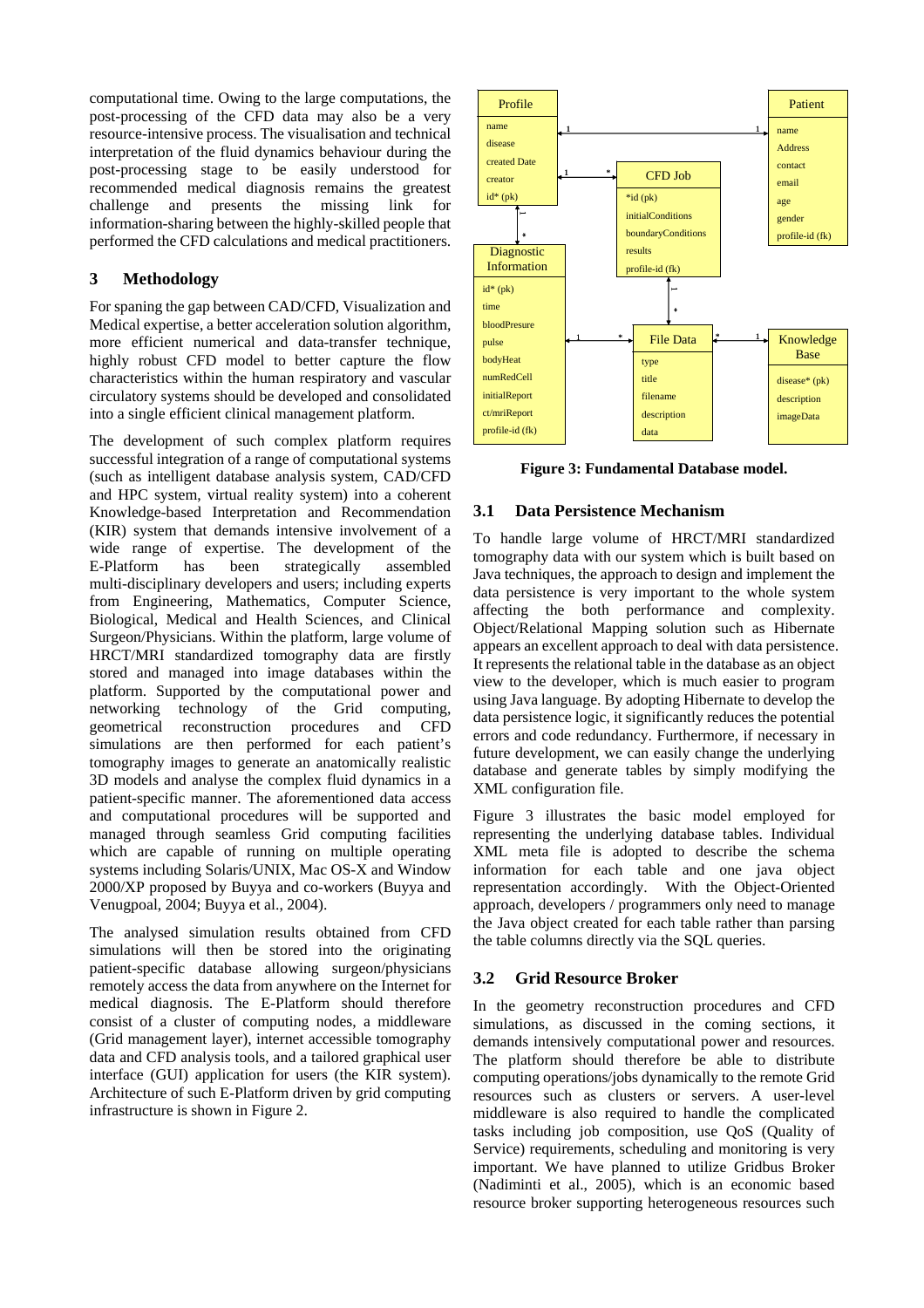| RMIT Knowledge-based Interpretation & Recommendation System for Doctors<br>Logout<br>Welcome, Xinachen<br>Chu                                                                                                                                                                                                                                                                                                                                                                                                                                                                                                                                                                                                                                                                                                                                                                                                                                                                               |                                                                                                                                                                                                                                                                                                                                                                                                                                                                                                                                                                                                                                                                                                                                                          |
|---------------------------------------------------------------------------------------------------------------------------------------------------------------------------------------------------------------------------------------------------------------------------------------------------------------------------------------------------------------------------------------------------------------------------------------------------------------------------------------------------------------------------------------------------------------------------------------------------------------------------------------------------------------------------------------------------------------------------------------------------------------------------------------------------------------------------------------------------------------------------------------------------------------------------------------------------------------------------------------------|----------------------------------------------------------------------------------------------------------------------------------------------------------------------------------------------------------------------------------------------------------------------------------------------------------------------------------------------------------------------------------------------------------------------------------------------------------------------------------------------------------------------------------------------------------------------------------------------------------------------------------------------------------------------------------------------------------------------------------------------------------|
| Diagnostic Knowledge Base                                                                                                                                                                                                                                                                                                                                                                                                                                                                                                                                                                                                                                                                                                                                                                                                                                                                                                                                                                   | Diagnostic Knowledge Base                                                                                                                                                                                                                                                                                                                                                                                                                                                                                                                                                                                                                                                                                                                                |
| Initial Diagnostic Information-> CFD Analysis-> Full Information                                                                                                                                                                                                                                                                                                                                                                                                                                                                                                                                                                                                                                                                                                                                                                                                                                                                                                                            | Profile-> Initial Diagnostic Information-> CFD Analysis-> Full Information                                                                                                                                                                                                                                                                                                                                                                                                                                                                                                                                                                                                                                                                               |
| <b>Profile Viewer: [Demonstration</b>                                                                                                                                                                                                                                                                                                                                                                                                                                                                                                                                                                                                                                                                                                                                                                                                                                                                                                                                                       | Processing File Upload for Diagnostic [9<br><b>Processing Profile ['Demonstrat</b>                                                                                                                                                                                                                                                                                                                                                                                                                                                                                                                                                                                                                                                                       |
| New Profile Creation<br><b>Enter Details for Patient Profile</b><br>Demonstration<br>New Patient Profile<br>Create<br>'Demonstration'                                                                                                                                                                                                                                                                                                                                                                                                                                                                                                                                                                                                                                                                                                                                                                                                                                                       | <b>B</b> FRE UPLOAD -<br>Processing Profile Demonstration<br>Graphical Information<br>-User Selection<br><b>O</b> ANEURYSM<br>$\bullet$ $\Box$<br>History Record<br>2006-08-08 11:52:46.0 $\vee$                                                                                                                                                                                                                                                                                                                                                                                                                                                                                                                                                         |
| Created Date: 2006-08-01 By admin<br>Recently Opened Profiles<br>Basic Information<br>Created<br>Profile Name<br>Creator<br>Disease Name<br>First Name Micheal James<br><b>Date</b><br>Owen<br>Last Name<br>2006-08-08 xchu<br>Unknown<br>test<br>delete<br>26<br>Age<br>Internal carotid artery<br>Demonstration 2006-08-01 admin<br>delete<br>atherisderosis<br>Gender<br>male<br>$\checkmark$<br>profile-2<br>2006-05-10 Sivin Sun<br>delete<br>None<br>+61299256161<br>Phone No.<br>2006-05-10 Xingchen<br>profile-4<br>Stroke 1<br>delete<br>owen@gmail.com<br>Email<br>2006-05-08 Xingchen<br>profile-1<br>Stroke<br>delete<br>Address Information<br>profile-3<br>2006-05-08 Lai Wei<br>None<br>delete<br>Colby Grove<br>Street<br>Bundoora<br>Suburb<br>- Search Available Profiles<br>3083<br>Post Code<br>(Name, Date, etc)<br>Search<br><b><i><u>Material</u></i></b><br>Diagnostic Knowledge Base<br>Profile-> Initial Diagnostic Information-> CFD Analysis-> Full Information | New<br>Load<br>Successfully Load History Diagnosis on Date [2006-08-08 11:52:46.0].<br>-Basic Diagnostic Information<br>140.0<br><b>Blood Pressure</b><br>mm/a<br>72.0<br>Pulse<br>per min<br>242.0 celius<br>Body Heat<br>11<br>Number of Red Cell<br>Aneurysm in Right Internal<br>Carotid Artery (ICA)<br>Initial Report<br>Date of Birth: 14/12/1979<br>Delete<br>Height: 1.77m<br>Weight: 68kg<br>Hair Colour: Light Brown<br>CAROTIC ANSIOSRAM<br>MCHEAL JAMES OWEN                                                                                                                                                                                                                                                                                |
| <b>CFD Monitor</b><br><b>Image Reconstruction: [Demonstration</b><br>$=$ $\mathbb{R}$                                                                                                                                                                                                                                                                                                                                                                                                                                                                                                                                                                                                                                                                                                                                                                                                                                                                                                       | save<br>delete                                                                                                                                                                                                                                                                                                                                                                                                                                                                                                                                                                                                                                                                                                                                           |
| CFD Job has been succeeded.<br>Norway to<br><b>SELLING</b><br>Large Picture<br>C:\Program Files\Mozilla Browse<br>Load Image File<br>C:\Program Files\Mobilia Browse<br>Load Boundary Conditions File<br>Preview<br>Send to CFD<br>ALL LOW<br><b>CFD Analysis</b><br>CFD Emobilie of Air Flow Disclosiation in Mobil Teacher<br>CFD Job Monitoring<br>Large Picture<br>$i$ ob-1<br>iob-2<br>iob-3<br>failure<br>running<br>success.                                                                                                                                                                                                                                                                                                                                                                                                                                                                                                                                                         | Profile-> Initial Diagnostic Information-> CFD Analysis-> Full Information<br>Diagnostic Knowledge Base Dictionary<br>CT/MRI Report<br>CFD Analysis Report<br><b>We</b> Stroke<br>2006-08-08 11:52:46.0 V Load<br>2006-08-01 13:11:18.0 V Load<br>Hemorrhagic stroke<br>Aneurysm.<br>Streamline<br>Carotid Angiogram<br>$+1-$<br>$+1 - 1$<br>A hemorrhagic stroke, or<br>$\hat{\phantom{a}}$<br>cerebral hemorrhage, is a form<br>Streamline of the blood flow in A<br>of stroke that occurs when a<br>Stenosed internal carotid artery<br>$\ddot{ }$<br>the stenosed ICA within a<br>located on the left hand side<br>cardiac cycle<br>$\checkmark$<br><b>O</b> Ischemic Stroke<br>Wall shear stress<br>Micheal James Owen<br>Previous Similar Diseases |

**Figure 4: Graphical User Interface of the KIR Web Portal.** 

as: Globus, Condor, Alchemi and UNICORE. In order to fulfil the requirements of distributing jobs over grid resources, a job submission plug-in for the broker will be developed to enable the broker interacts with the computational servers. Moreover, the broker can be used seamlessly to support our platform.

# **3.3 KIR System – Graphical User Interface**

To facilitate direct access to the HRCT/MRI image, reconstructed geometry model and flow simulation results for various group of experts, graphical user interface (GUI) has been developed using GridSphere portal framework (Gridsphere, 2006). Gridsphere is not only a mature framework which has been employed for several grid related portal developments, but it also provides reusable components such as user management, credential management, resources management via GridPortlet (Russell et al., 2006). More importantly, it is compatible with the widely adopted JSR 168 standard. Therefore, the portal can be easily deployed into any JSR 168 compatible server which largely increases the portability of the portal. In addition, Gridsphere also supports the integration of JavaServer Faces (JavaServer Faces Technology, 2006), the most popular technique that is capable of supporting visual tools to develop the portal.

A snapshot of KIR Web portal has been shown in Figure 4. The portal provides direct access of patient-specific medical data such as: initial diagnosis report, HRCT/MRI imaging data and associated medical history. Through the portal, surgeon/physicians are also allowed to create, edit or renew medical data of individual patient that is automatically synchronized with database.

An advanced feature of the portal will be provide to the CAD/CFD experts is the capability of allowing users to specify the desired calculations or simulations via its

graphical interface. The portal will then compose the jobs and dispatch the jobs to the remote clusters or servers via the Grid Resource Broker. Execution monitoring service will also be provided for the users remotely supervise the status of the running jobs on the remote servers. Once jobs have completed, the results will be collected back to the portal server or maybe some data host so that they can be post-processed and visualized to the users.

In addition, the portal also provides a way to the user to manage the common knowledge base of the diseases providing the essential knowledge to both doctors and the system users. The knowledge base is equitably shared among users which contains both textual and image information of the most common diseases such as: Asthma or Stroke. Using information search function provided in the portal, the end users are able to extract the common knowledge and compare with the patient's diagnostic information in the database.

# **4 Clinical Applications – Flow modelling in Human Respiratory and Vascular Circulatory System**

The key objective of the development of E-Platform is targeted on congregating wide range of research expertise and experiences into the clinical management. In parallel with the development of grid computing services, research works have been also preformed to investigate fluid flow structure in anatomically realistic human respiratory or vascular circulatory system. Preliminary successes have been achieved and will be briefly discussed in the following sections.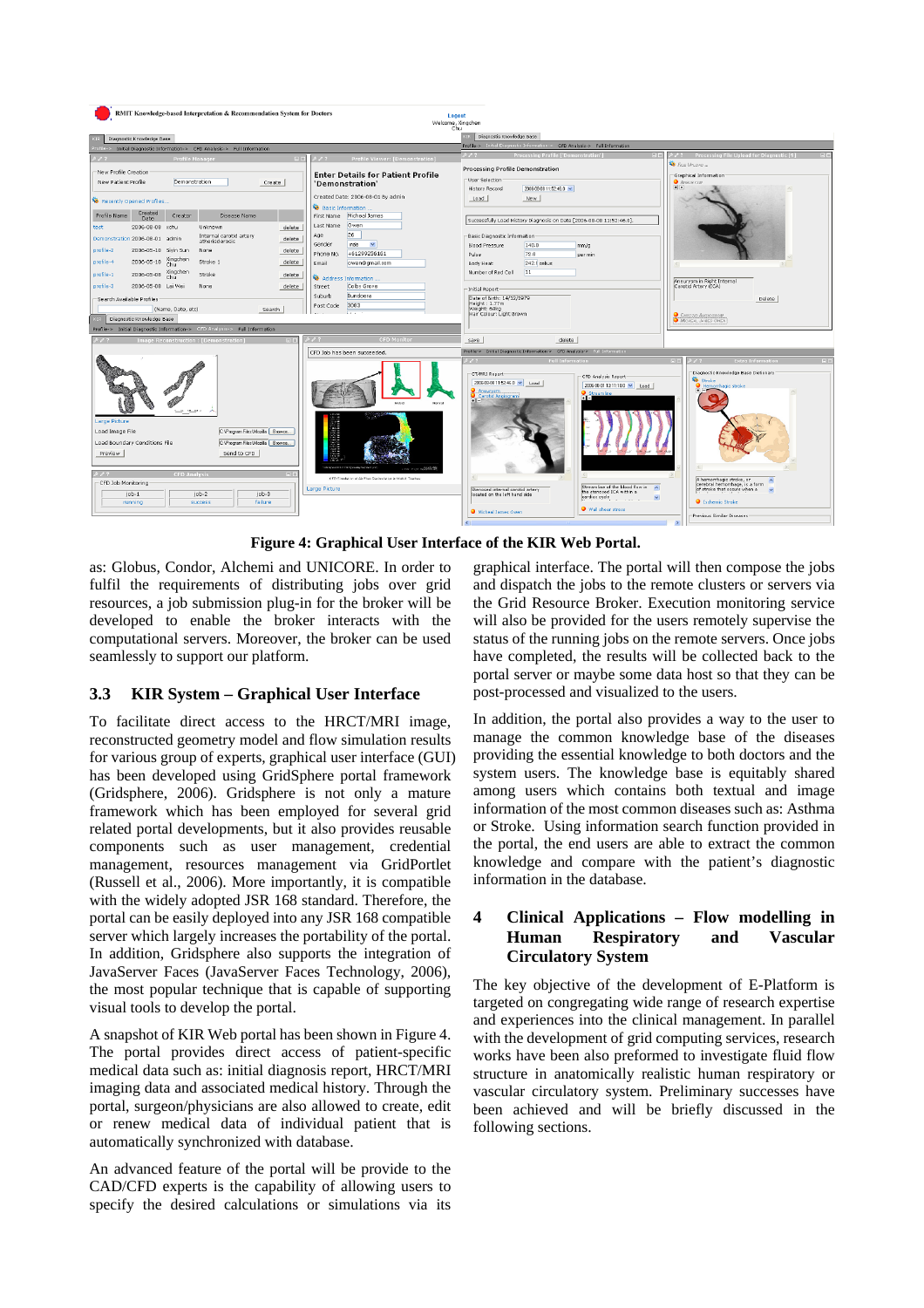#### **4.1 Anatomical Geometry Reconstruction**

One crucial step in modelling flow characteristics within the complex airway passages or vascular branches is transforming the HRCT/MRI geometric information into an anatomically realistic three-dimensional computational model. Some of studies have been carried out are related to the geometric reconstruction procedures (Howatson et al. 2000, Long et al., 2000 and Long et al., 2003). Recently, in collaboration with Monash University, high resolution in vivo three dimensional data sets of human respiratory airway and artery architecture have been obtained. The segmented data consists of a series of high quality



**Figure 5: Reconstructed human nasal cavity model from HRCT images.** 

contours 2D images. Image segmentation processes were performed to extract and smooth the boundaries of the airway/artery from contours images. 3D structure of the geometric model was then generated by arranging the smooth contours in the axial direction. Although individual contour has been smoothed prior, the resultant 3D surface of the geometric model could still be rather rough.

Smoothing processes were then applied to improve the quality of the 3D configuration. The smoothing procedures involve two main steps: smoothing is firstly applied in the axial direction in order to reduce the registration error introduced from scanning procedures; the second step aims at correcting the inconsistency between two neighbouring contours. A reconstructed three-dimensional CAD model of a human nasal cavity is shown in Figure 5. However, computational capability required for such smoothing procedures is high. Moreover, at the moment, procedures execution requires professional intervention of CAD experts and collaboration with medical practitioners. Information flow between two parties becomes the bottom-neck of the whole process. In future, with the successful development of the E-Platform, increased computational power and database management of the gird architecture will allow a more efficient, time effective data exchange and smoothing procedures calculation.

## **4.2 Drug delivery in Respiratory system**

With the generated anatomically realistic model, it is now possible to model the complex fluid dynamic behaviours associated with the human respiratory system. One

particular application is modelling drug delivery and deposition in respiratory system. The human upper respiratory tract is the premier site of deposition of particles inhaled via the mouth/nose as well as acting as an important defensive shield to protect the lungs through the reduction of particle penetration to the more distal airways. Inhalation of drug particles deposited directly to the lung periphery results in rapid absorption across bronchopulmonary mucosal membranes and reduction of the adverse reactions in the therapy of asthma and other respiratory disorders (Smith et al., 1987). For this purpose, it is desirable that the particles should not deposit in the upper airways before reaching the lung periphery. This is because excessive deposition of drug particles in the upper airways will cause less therapeutic effects in the lung or local side effects in the upper conducting airways, which may lead to considerable additional treatment costs and reduce adherence to treatment.



**Figure 6: Drug deposition pattern in front and back view of airway with particle diameter in 10µm (left) and 20µm (left). (Square windows are the back view of the bifurcation).** 



**Figure 7: Drug particle trajectories in the nasal cavity: particle diameter of 20µm with 90 degrees injection angel (top), 10µm with 0 degrees injection angel.** 

By adopting the state-of-art CFD techniques, we successfully modelled the flow structure and drug particle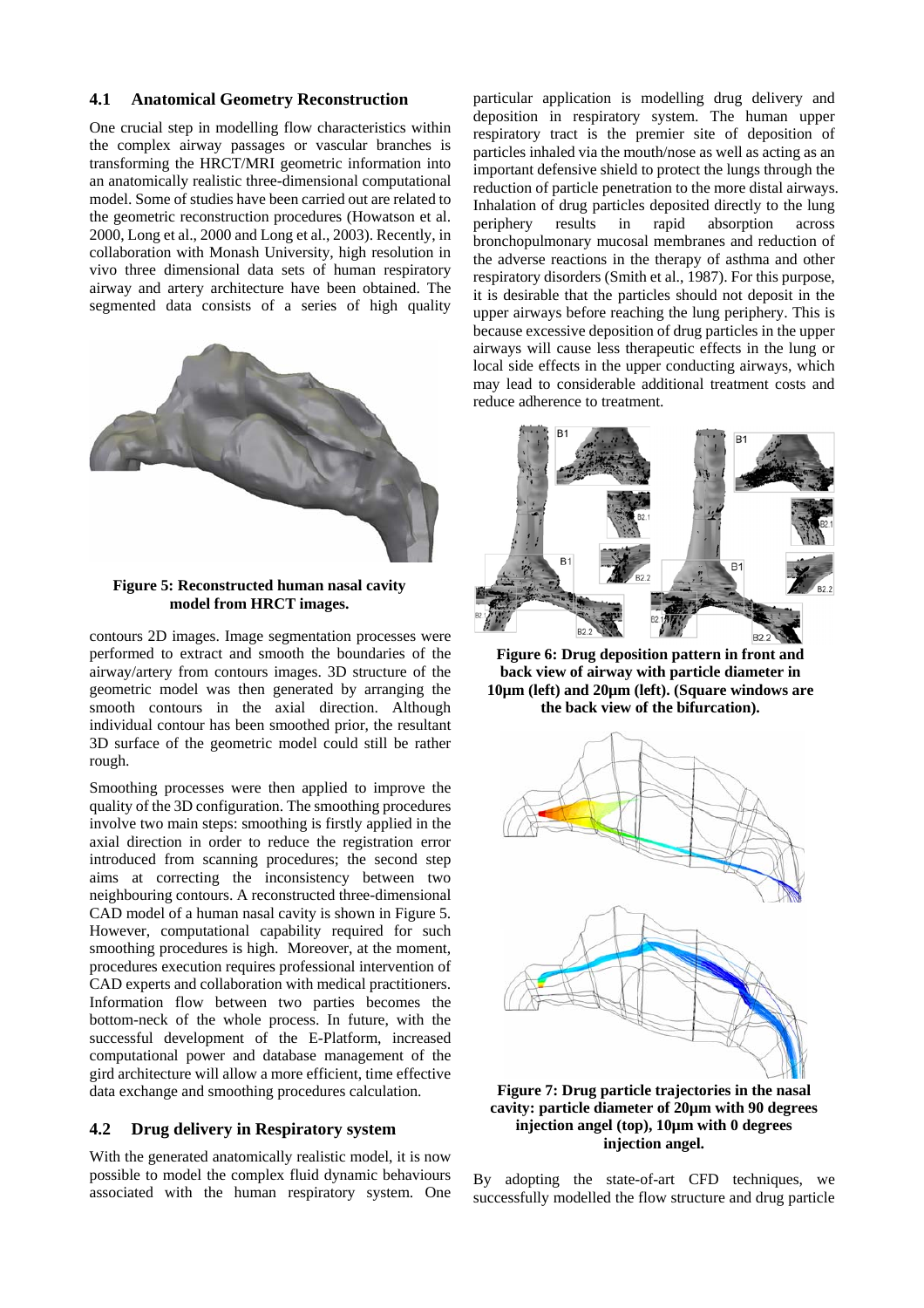transport/dispersion along the airway (Choi et al., 2006). The drug deposition pattern of two different drug particle sizes along the airway is depicted in Figure 6. Simulation results revealed that the drug particle diameter has a direct effect on its deposition location. Smaller drug particles, with less mass of each particle, trend to follow the main flow structure and dispersed more evenly within the airway. Using the simulation tool, an innovative, optimum and cost-effective drug delivery prototype system can be tested and accessed in a virtual-reality mean. This cost-effective approach can be also applied for testing drug delivery prototype systems for human nasal cavity. One of our numerical simulation results showing the drug particle trajectories and deposition locations in an anatomically realistic nasal cavity has been shown in Figure 7 (Tu et al., 2004, Inthavong et al., 2006).

## **4.3 Vascular Circulatory System**

Another clinical application of the E-Platform is investigating the hemodynamic factors and blood flow structure in human vascular circulatory system. In well developed countries, the majority of deaths are mostly associated with some abnormal blood flow in arteries. For example, stroke is a major cause of mortality and morbidity in the aging Australian population. A major predisposing factor for ischemic stroke is atherosclerosis. Complex blood flow dynamics is thought to play a key role in the development and treatment of atherosclerosis; however, the exact nature of this role is incompletely understood owing to the practical difficulties associated with measuring important local hemodynamic factors, notably wall shear stresses, in vivo (Greil, et al., 2003). Detection and quantification of the abnormal blood flow in arteries serve as the basis for surgical intervention. This is critical if we are to map the hemodynamic factors that potentially underlie atherosclerosis in a prospective, patient-specific manner and to understand the effects of mechanical and pharmacological interventions.

To obtain crucial information on the blood flow is often rather difficult. With a realistic artery model reconstructed from MRI scan, we have successfully simulated the blood flow structure of stenosed and healthy carotid artery using CFD in a patient-specific manner. Figure 8 shows the time dependent wall shear stress (WSS) distribution on the circumference of the blood vessels of the two carotid artery models. Flow structure analysis shown that the distribution of the WSS is in accordance with the location of the stenosis (plaque formation due to atherosclerosis). It further affirmed that low WSS values are possibly correlated to localization of atherosclerotic lesions.

## **5 Conclusion and Future Work**

With the support of E-research Grant program of Australian Research Council, a Grid based platform (E-Platform) is being developed for providing a simulation-based virtual reality environment for clinical management and therapy treatment in the human respiratory and vascular system. The platform allows surgeon, physicians and CAD/CFD experts to share tomography data and fluid dynamics analytical tools that assist them to forecast outcomes of various therapeutical



**Figure 8: Time dependent wall shear stress distribution of a stenosed carotid artery: stenosed model (top) and healthy model (bottom).** 

methods. The E-Platform will consist of a cluster of computing nodes, a middleware (Grid management layer), internet accessible tomography data and CFD analysis tools, and a tailored graphical user interface (GUI) application for various users.

We have successfully implemented KIR-Web portal interacting with the database. Currently, we are working towards enhancing the portal to support online access to CFD-based analysis modules deployed on remote Grid resources as per the architecture discussed earlier. With the integration of the advanced flow modelling techniques with other high-level multi-disciplinary areas, this platform will be capable to handle distributed e-diagnosis and treatments. Furthermore, besides allowing rapid sharing of data and analytical tools, the platform will support cross-disciplinary collaboration and will definitely foster further advancement of related biomechanics researches.

Analogue to the geometry reconstruction procedures, aforementioned CFD simulations demand intensive computational power and resources. To gain full advantage of the increase computational power available from the Grid architecture, CFD jobs will be distributed to the remote clusters or servers, which are part of local and Australian National Grid. Furthermore, understanding the effects of mechanical and pharmacological interventions requires insights and expertise in medical as well as in mechanical area. More effective mean of sharing airflow / blood flow simulation results using Grid resources will definitely foster further advancement of related biomechanics researches.